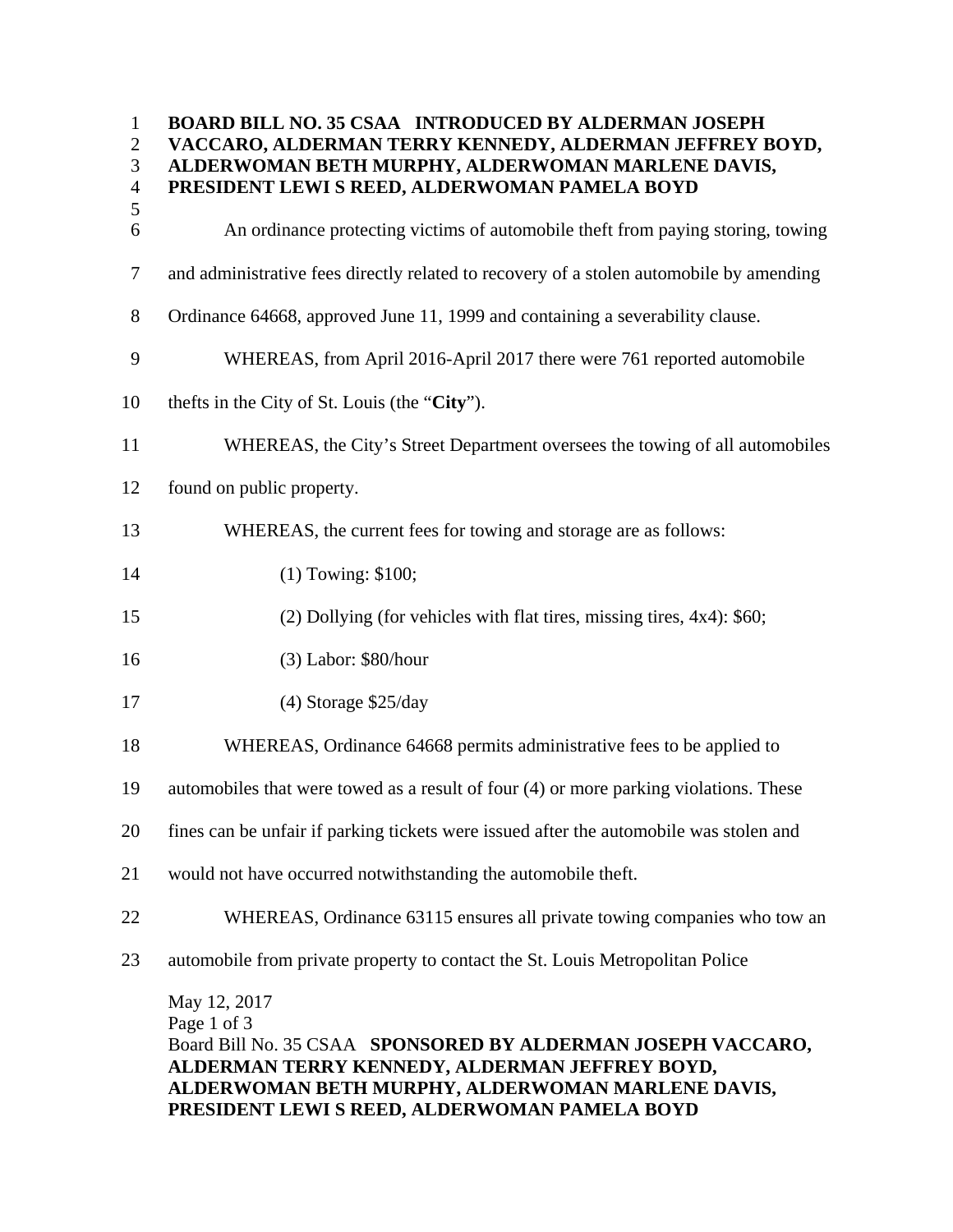| $\mathbf{1}$   | Department ("SLMPD") within twenty-four (24) hours after removal. Typically,                |
|----------------|---------------------------------------------------------------------------------------------|
| $\overline{2}$ | however, private companies will call SLMPD and determine if the automobile is stolen        |
| 3              | before towing it. If the automobile is determined to be stolen, the automobile is turned    |
| $\overline{4}$ | over to SLMPD. SLMPD immediately contacts the owner, but if they are unable to find         |
| 5              | the owner in a short period of time (typically an (1) hour), they contact the Department of |
| 6              | Streets to tow the automobile and store it.                                                 |
| 7              | WHEREAS, this short period of time that SLMPD possesses the automobile                      |
| $8\,$          | means many automobiles are towed and impounded by the Department of Streets, which          |
| 9              | is an unfair financial burden to victims of crime.                                          |
| 10             | BE IT ORDAINED BY THE CITY OF ST. LOUIS AS FOLLOWS:                                         |
|                |                                                                                             |
| 11             | <b>SECTION ONE.</b> Ordinance 64668, approved June 11, 1999, is hereby amended              |
| 12             | to read as follows:                                                                         |
| 13             | <b>SECTION FIVE.</b> It is prohibited for the Department of Streets, any St. Louis City     |
| 14             | department or quasi government agency located in the City of St. Louis to charge a          |
| 15             | towing or storage fee, including dollying and labor, for any stolen automobile recovered    |
| 16             | in the city limits, as long as the automobile is claimed at the Towing Service Divisions    |
| 17             | (7410 Hall St.) during regular business hours by the registered owner of the automobile,    |
| 18             | possessing a valid state I.D., within seventy-two (72) hours of the automobile's owner      |
| 19             | being contacted by St. Louis Metropolitan Police Department. The seventy-two (72)           |

May 12, 2017 Page 2 of 3 Board Bill No. 35 CSAA **SPONSORED BY ALDERMAN JOSEPH VACCARO, ALDERMAN TERRY KENNEDY, ALDERMAN JEFFREY BOYD, ALDERWOMAN BETH MURPHY, ALDERWOMAN MARLENE DAVIS, PRESIDENT LEWI S REED, ALDERWOMAN PAMELA BOYD**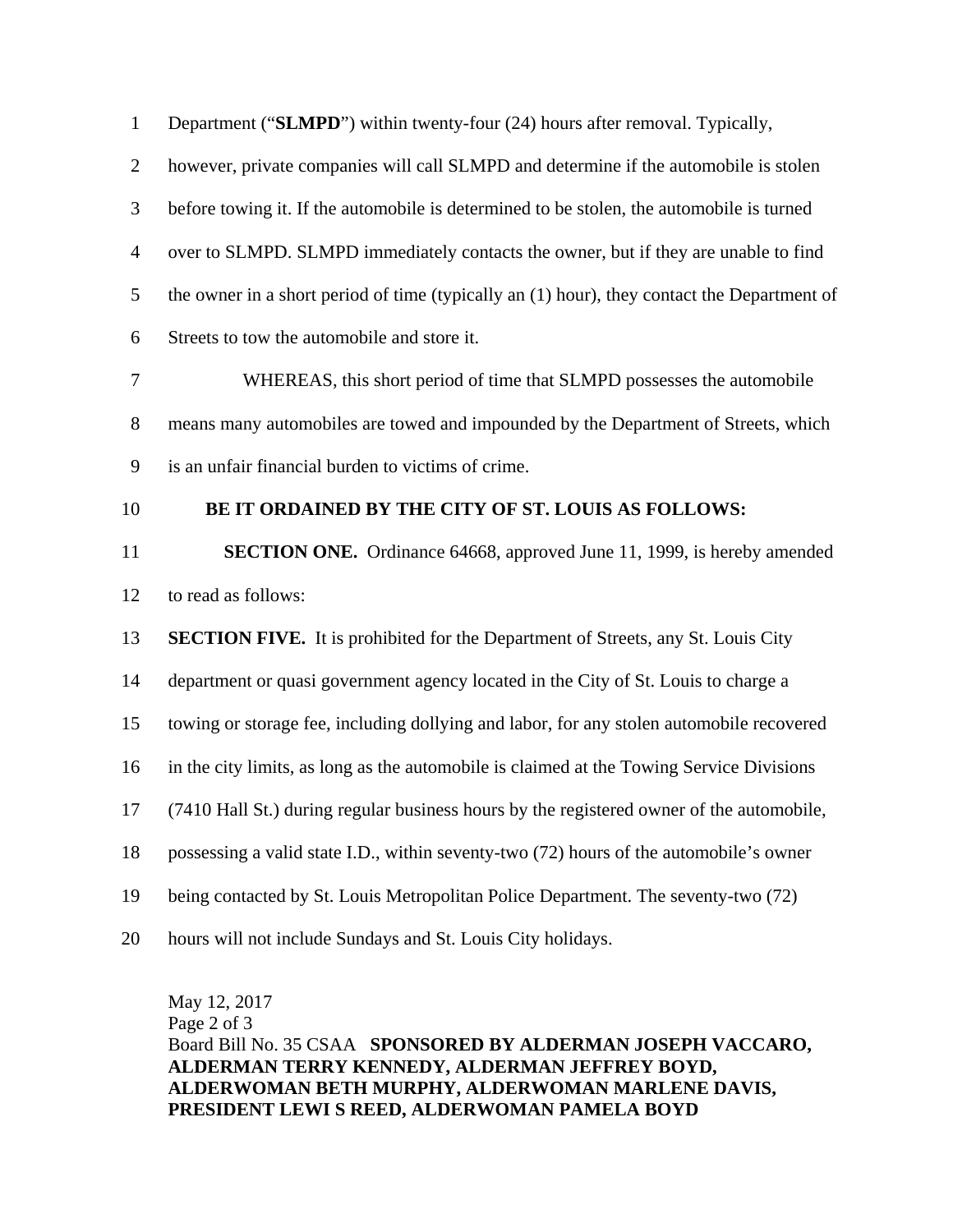1 **SECTION SIX.** The St. Louis Metropolitan Police Department employee who initially 2 contacts the owner of the stolen automobile will record the exact date and time of the 3 initial contact on the police report. The time on the police report is presumed to be the 4 correct "starting time" for the seventy-two (72) hour period. The victim's contact 5 information on file with St. Louis Metropolitan Police Department is presumed to be the 6 most up-to-date and correct contact information. 7 **SECTION SEVEN.** It is prohibited for the Department of Streets, any City department 8 or quasi government agency located in the City of St. Louis to charge an administrative 9 fee under this Ordinance if the towing of a stolen automobile was the direct result of 10 parking violation(s) acquired after an initial police report for the stolen automobile was 11 filed. Nothing in this Section will interfere with a department's right to collect 12 administrative fees for an automobile that acquired four (4) or more parking 13 violation before a police report for the stolen car was filed. 14 **SECTION TWO**. **Severability Clause.** The provisions of this ordinance shall be 15 severable. In the event that any provision of this ordinance is found by a court of 16 competent jurisdiction to be unconstitutional, the remaining provisions of this ordinance 17 are valid unless the court finds the valid provisions of this ordinance are so essentially 18 and inseparably connected with, and so dependent upon, the void provision that it cannot 19 be presumed that the Board of Aldermen would have enacted the valid provisions without

May 12, 2017 Page 3 of 3 Board Bill No. 35 CSAA **SPONSORED BY ALDERMAN JOSEPH VACCARO, ALDERMAN TERRY KENNEDY, ALDERMAN JEFFREY BOYD, ALDERWOMAN BETH MURPHY, ALDERWOMAN MARLENE DAVIS, PRESIDENT LEWI S REED, ALDERWOMAN PAMELA BOYD**